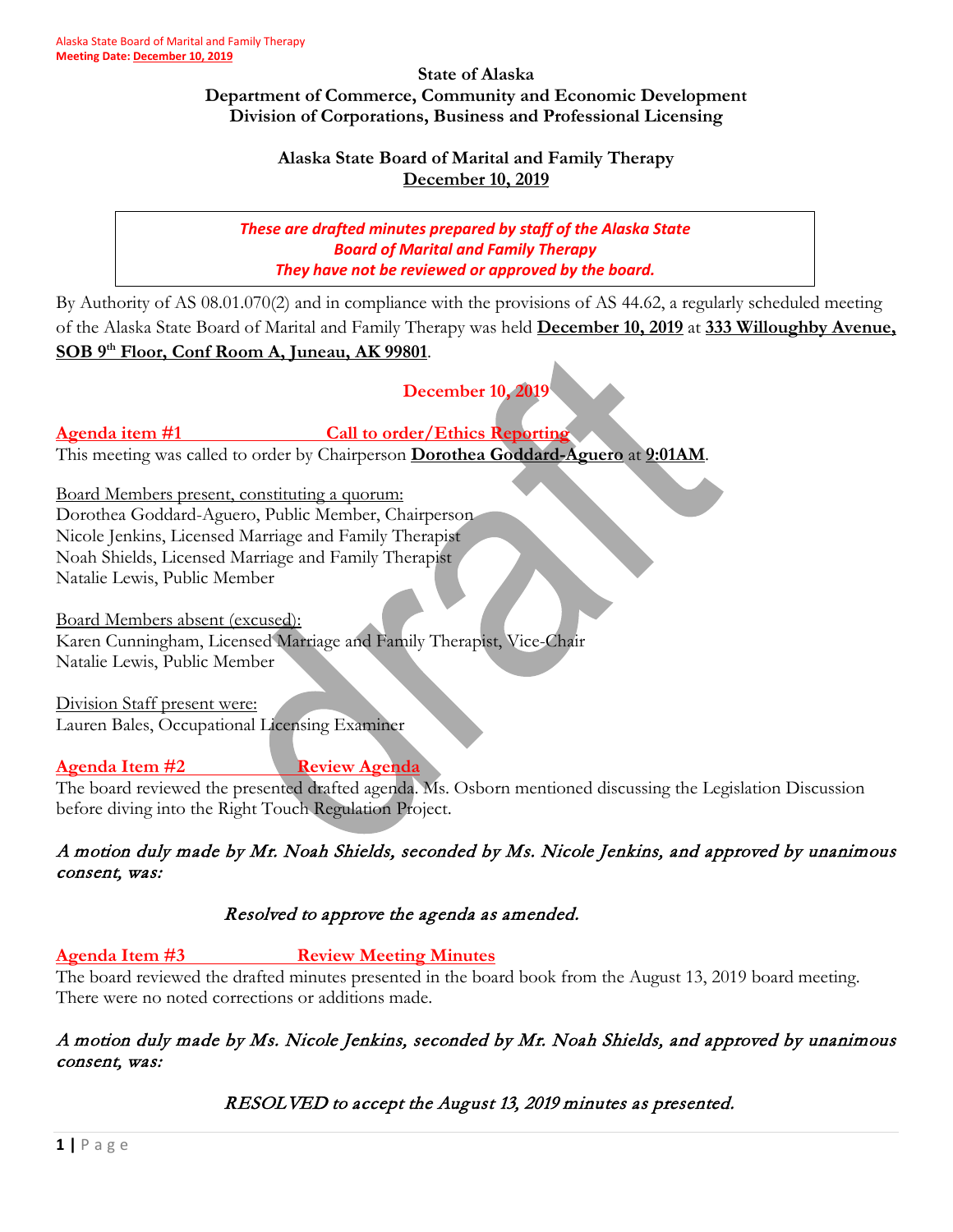#### **Agenda item #4 Ethics Report**

There were no ethics conflicts to report.

#### **Agenda Item #5 Investigative report**

*Investigator III, Amber Whaley and Billy Homestead joined the meeting via telephone at 9:39AM.* 

Inv. Homestead reviewed the investigative report for the period of July 23, 2019 through November 25, 2019. The Division opened one (1) matters and closed zero (0) matters. No questions were presented by the board for the Investigative Report.

*Investigator III, Amber Whaley and Billy Homestead exited the room at 9:40AM.* 

The board experienced some technical difficulties in getting the Division Update. While Ms. Osborn troubleshot the issues, the board decided to review application(s).

## **Agenda item #8 Application review**

Upon a motion duly made by Ms. Nicole Jenkins, seconded by Mr. Noah Shields, and approved by unanimous consent, it was:

# RESOLVED to approve the application from MFTM247 Robert Clampitt for approved supervisor in Alaska.

*The board began break at 10:00AM. The board returned from break at 10:10AM.* 

**Agenda item #6 Division update**

*Accountant III, Marylene Wales entered the meeting at 10:10AM.* 

Ms. Wales explained that the FY19 Year-End Quarter 4 report. This would be from the period of July 1, 2018 through June 30, 2019. The board once again questioned the Personal Service costs and reviewed a breakdown of those costs to the board. Ms. Aguero questioned the travel expenses of the year which had stemmed from the meeting held in Anchorage in January 22, 2019. A fee analysis will be scheduled in the next year for the board.

*Accountant III, Marylene Wales exited the meeting at 10:21AM.* 

## **Agenda item #7 New Business**

#### **Legislation Discussion:**

The board reviewed the legislative process. It was discussed that Ms. Nicole Jenkins was the assigned legislative point of contact from previous discussions. Ms. Goddard-Aguero stated that usually contact is made via phone and is much easier form of communication.

#### **Right Touch Regulation Project:**

The board began the Right Touch Regulation Project and reviewed the Marital and Family Therapy Statutes and Regulations by section to identify necessary areas of change. The board reviewed the language used by other professional boards regarding Grounds for Denial and Reinstatement. The areas identified by the board are as follows:

**Sec 08.63.110(f):** "The board shall revoke a license for supervised practice if the person fails the examination required under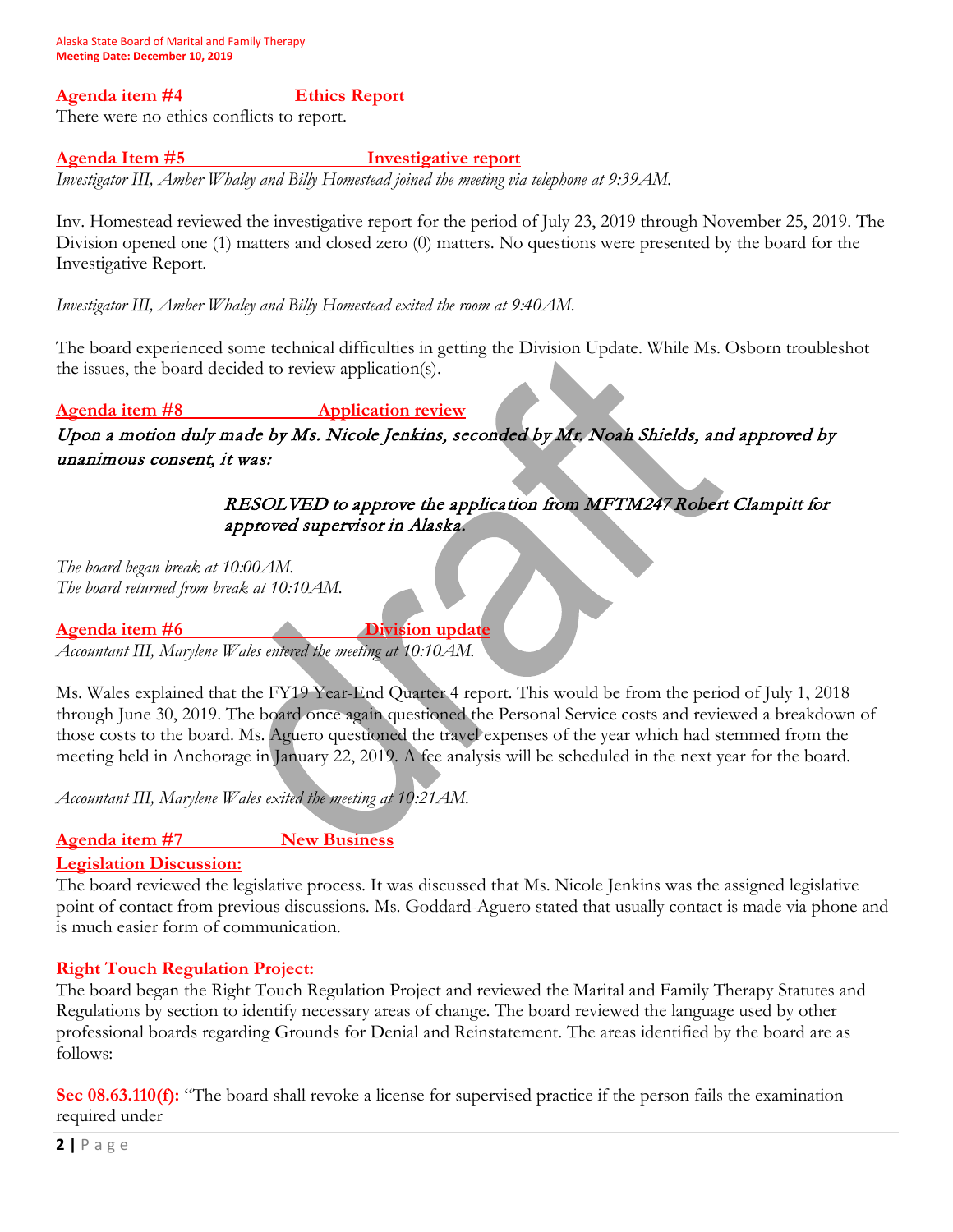A license for supervised practice is issued for a four-year period in which the applicant can take the national examination. Mr. Shields asked what the intention of this statute language was. Ms. Jenkins answered that while some states allow the test to be taken more than three times, the national standard set by AMFTRB is that a candidate may take the examination no more than three times in a twelve-month period. Ms. Goddard-Aguero posed the questions whether this was limiting licensure and should be expanded. Mr. Shields suggested that if other states allow unlimited examinations, we could allow an applicant who has failed to pass two or more examinations to submit a written request to the Board for additional examinations and the Board would have the discretion to grant the request.

**Sec 08.63.120. Authorized Supervisors:** The board discussed adding language of allowing outside supervision and AAMFT approved supervisors. In doing so, the board mentioned they would need to adjust language in the statute to remove the limitations placed to only allow the use of individuals licensed in Alaska.

*The board began break at 12:01AM. The board returned from break at 12:06AM.* 

**12 AAC 19.210. Approved Supervisors:** The board reviewed the regulations and compared the application provided for approved supervisors to the requirements. The board then proposed to delete language requesting approved supervisors should provide documentation of having practiced as a licensed marital and family therapist for five continuous years.

## **Drafting Regulation Language:**

**Grounds for Denial:** Drafted language for proposed statute: "(a) The board will, in its discretion, deny an application for license under (insert statute for license requirement) if the board finds that the applicant's history of felony or misdemeanor convictions make the applicant unfit for the license. Th board will consider the number and recency of any conviction and the relationship those convictions may have to licensure under (insert statute for license requirements).

(b) Notwithstanding (a) of this section, a person who has been convicted of a felony crime against a person described in AS 11.41 within the ten years before the date of application, is unfit for licensure under AS 08.95.110, and that person's application for licensure under (insert license requirements) will be denied.

(c) The board will deny an application for licensure under AS 08.95 if the board determines that the applicant provided false or misleading statements or information on the application that relates to the applicant's qualifications for licensure under (insert license requirements)."

**Reinstatement:** "The board will reinstate a license that has been lapsed less than five years if the applicant submits proof of completion of all continuing education contact hours that would have been required to keep the applicant's license current, and the applicant meets all other requirements under (insert license requirements) and this chapter for license renewal."

# Upon a motion duly made by Mr. Noah Shields and seconded by Ms. Nicole Jenkins, and approved by unanimous consent, it was:

 RESOLVED to approve the drafted language for Grounds for Denial and Reinstatement regulations.

**Agenda Item #9 Public Comments**

*Public Comment opened at 12:30PM.*  No persons present for public comment.